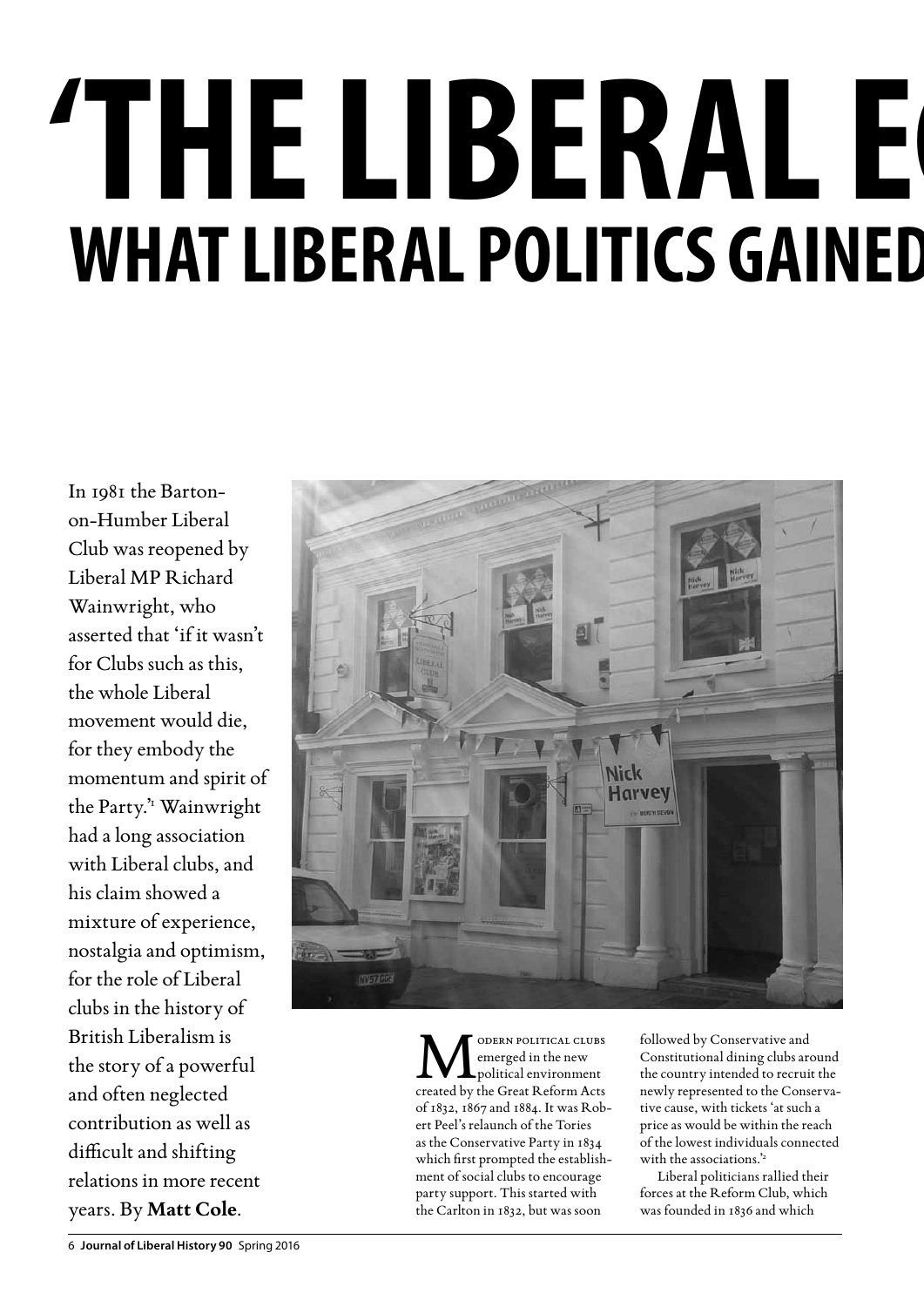# **CHO CHAMBER' AND LOST WITH LIBERAL CLUBS**

opened its Pall Mall buildings in 1841. Conditions for membership included support of the Reform Act, and it became a meeting place for Whig peers and their successors. Lord Strabolgi remembered that, even at the party's weakest point in the 1950s, 'we used to have a dinner every year for the Liberal Peers – a sort of "thank you" I think – at the Reform, a rather splendid dinner starting with caviar.'3 The Reform competed with Brooks's in St James's, which had been established in 1764 by twenty-seven leading Whig nobles and where Charles James Fox had held court.4 These two London Liberal gentlemen's clubs were joined in 1874 by the Devonshire Club and the City Liberal Club, and six years later by the Eighty Club. Though their expansion reflected the increasing scope of party political activity amongst the public in the nineteenth century, these clubs remained open only to the affluent, and limited to London. In the new age of a mass (albeit still restricted) electorate, these were useful only as meeting points for the political and social elite.

### **The Victorian and Edwardian periods: the high point of Liberal clubs**

It was with the development of representative democracy that Liberal clubs emerged alongside the National Liberal Federation as one of the mobilising forces for a vastly increased electorate and activist

base. Following the passage of the Second Reform Act in 1867 enfranchising most men in borough constituencies, and Gladstone's Secret Ballot Act of 1872 which made a democratic discourse with these voters even more essential, the great Liberal or Reform clubs of Manchester (1867), Birmingham and Newcastle (both 1880), Leeds (1881) and the National Liberal Club (1882) were founded.

These clubs enjoyed prestigious Liberal Party patronage, quickly attracted impressive memberships and established equally impressive club buildings. The National Liberal Club, built between Whitehall and its terraces on the Thames, boasted a membership of around 3,500 even at the party's nadir in the 1950s. Asquith was the president of Birmingham Liberal Club and its early officers included John Bright and Joseph Chamberlain; Gladstone laid the foundation stone of the Manchester Reform Club's King Street premises in 1871 and Churchill was amongst its early members; and the Leeds and County Liberal Club, the new building of which was opened by Sir James Kitson MP in 1890, had a membership of 1,650. In the grand circumstances of these institutions, Liberals could hear leading party figures speak, discuss and develop ideas for local and national policy, and, equally importantly, raise funds to fight elections.

These striking examples established high-profile hubs of Liberalism in the growing industrial

Barnstaple and North Devon Liberal Club

centres of the provinces, but were still limited in number and far too exclusive to draw in newly enfranchised voters and the wider activist base of the National Liberal Federation formed in 1877. Though a few other, smaller clubs emerged at the same time – Tydesley, Burslem, Chester, Barrow, Bradford and Ipswich all had clubs before 1882 – it was in the wake of the Third Reform Act of 1884, widening the franchise in the counties, that the real growth in provincial town and village Liberal clubs began. By the end of the century, most districts had a cluster of clubs of varying sizes, from the great dining clubs of the cities to the modest village halls or terraced houses in small towns where liberal opinion was shared amongst new voters. Some of these – such as at Crowle near Scunthorpe, and Leamington – were specifically titled 'Liberal working men's clubs'. East Devon had at least six, including the 600-strong Torquay and Cockington club; West Somerset had eight, with 750 members at Bristol Liberal Club, where John Morley was president; Warwickshire, which had none before the Second Reform Act, and the Lancashire industrial town of Burnley (population 95,000), had at least ten clubs each by 1900.<sup>5</sup>

These clubs performed vital functions for a campaigning party, both explicit and implicit: explicitly they were the venues for party meetings ranging from speeches by visiting party leaders to regular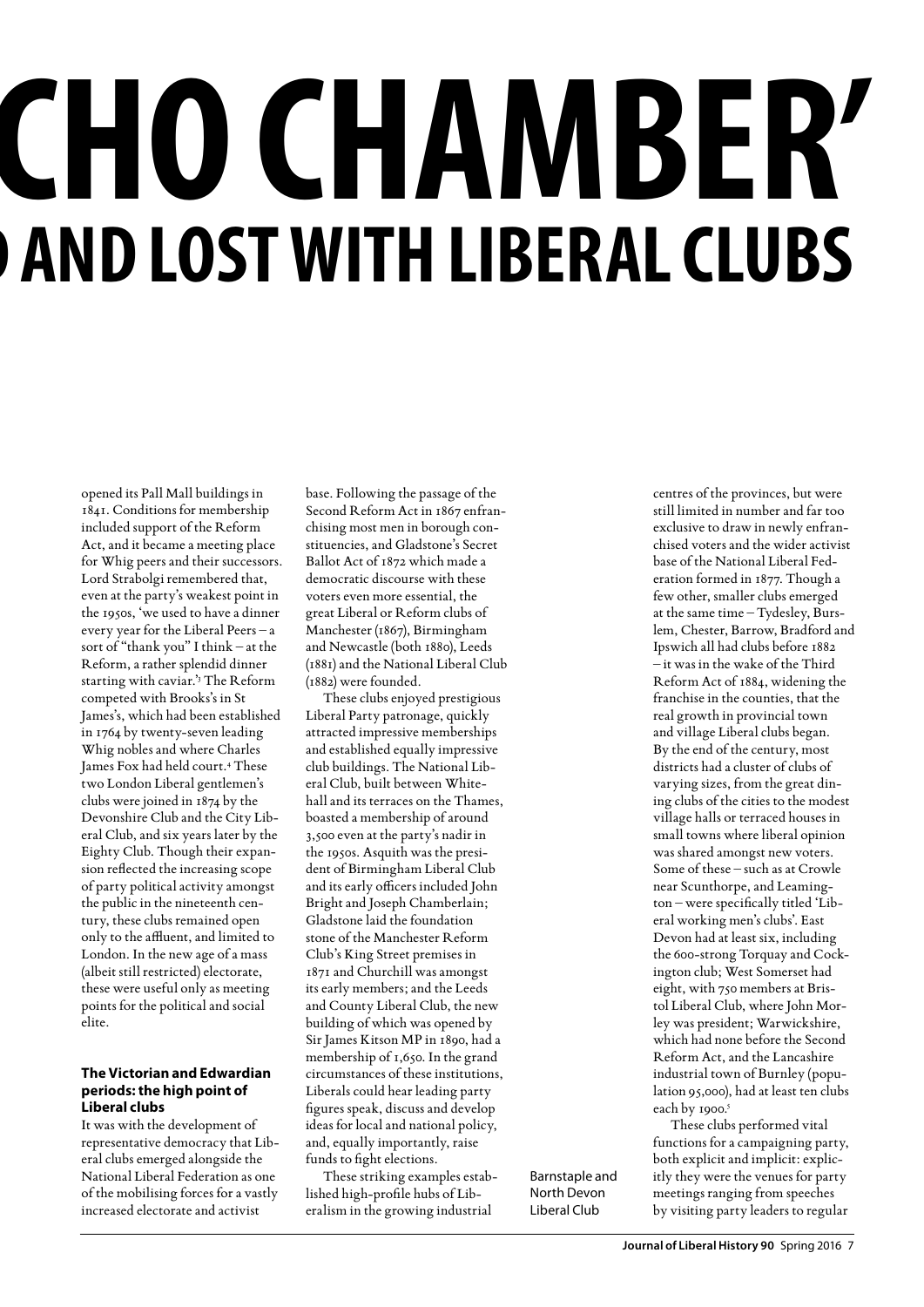committee and general meetings of the local association or Young Liberal socials: Newcastle-upon-Tyne Liberal Club's Memorandum of Association stated its objects as 'the promotion of the cause of Liberalism'; 'the delivery of lectures





on political and other subjects' and 'the rendering of voluntary aid to Liberal candidates at parliamentary, municipal and other elections.' In one year alone of its first decade the club welcomed Campbell-Bannerman, Lord Granville, Sir William Harcourt, Earl Kimberley, Lord Ripon and Earl Spencer. Later guests included Lloyd George, R. B. Haldane, Earl Carrington and Lord Herschell. Smaller clubs like Longridge (1887) and Gainsborough (1902) were opened by visiting Liberal MPs. Especially at election times many agents used the local Liberal club as headquarters and even recruited club staff – stewards and their families were often resident, even at smaller clubs – to the campaign.

Clubs from Peckham to Lincoln, from Rochdale to Kendal, were the regular meeting place of Liberal associations, or provided funds to support local associations or federations. It was to Manchester Reform Club that the Rochdale Radical Association executive invited Ludovic Kennedy to assess his fitness to be the Liberal candidate for the by-election of 1958; the presidency of Lancaster Reform Club was, during 1947–49, in the hands of Harold Rogerson – as sole (and then leading) liberal councillor, parliamentary candidate and rebuilder of the local party in the post-war years, he used the club as an organising base, and it continued to donate to party funds until 1998.<sup>6</sup> Egan points out how Dundee Liberal Association was 'peculiarly reliant' upon its Liberal club for fundraising,7 and Blondel showed that significant elements of Reading Liberals' income had been generated by the Reading and County Liberal Club in the decade after the Second World War.8

The value of this support was recognised by Liberal officials, especially as the party's fortunes plummeted. In 1954, the organising secretary of the West Midlands Federation asked his opposite number at Bedworth Liberal Club in Nuneaton 'to give all your members my best wishes to them for 1954, and thank them for the cooperation we have always received from them.'9 The Yorkshire Liberal Federation reiterated in annual reports of the 1940s and 1950s that 'for the continued support of the Liberal Clubs and the Federation of Liberal Clubs we are most grateful and we appreciate the loyalty and help of all Club members.' In the Federation's Golden Jubilee booklet of 1953, a full-page advertisement by the National Union and the Yorkshire Federation of Liberal Clubs reflected this support.<sup>10</sup>

Just as important, however, was the unstated way in which the clubs embedded Liberalism in their communities. Voters who did not see themselves as political activists could nonetheless acknowledge their broad sympathies without buying a membership card or attending meetings – and they could meet others who shared their sympathies and engage with elected representatives and party officers in the course of ostensibly non-political leisure activities. Most clubs had a regular schedule of whist drives, dances and facilities for billiards, snooker, dominoes or darts. Many competed in local sports leagues: the tiny John O'Gaunt Liberal Club in Lancaster ran teams in several sports in the 1920s; Greets Liberal Club was delighted to win the West Bromwich Division One Snooker trophy in 1947; Saffron Waldon Liberals ran their own tennis club, and Winsford Liberal Club won the *Manchester Evening News* bowling cup; and as late as 1977 Huddersfield Liberal Clubs Winter Games League arranged fixtures for over thirty teams at each of snooker, dominoes and All Fours. Other clubs offered coach outings to the seaside or the country, or elaborate artistic entertainments such as Lewisham Liberal Club's 1902 'Bohemian Evening' featuring twenty-four items including soloists, duettists and groups offering songs, instrumental performances, dance, recitation and two comedians.

It is easy to forget in the age of home entertainment and central heating how integral collective voluntary organisations were to the social life of all classes, and how useful they could be in maintaining the bond now sadly lost between politicians, activists and the wider electorate. Colley Lane Liberal Club in Cradley Heath went further and ran a sickness insurance scheme in the days before Lloyd George's reforms.

Liberal MP Richard Wainwright was a member of Leeds Liberal Club from the 1930s, and

8 **Journal of Liberal History 90** Spring 2016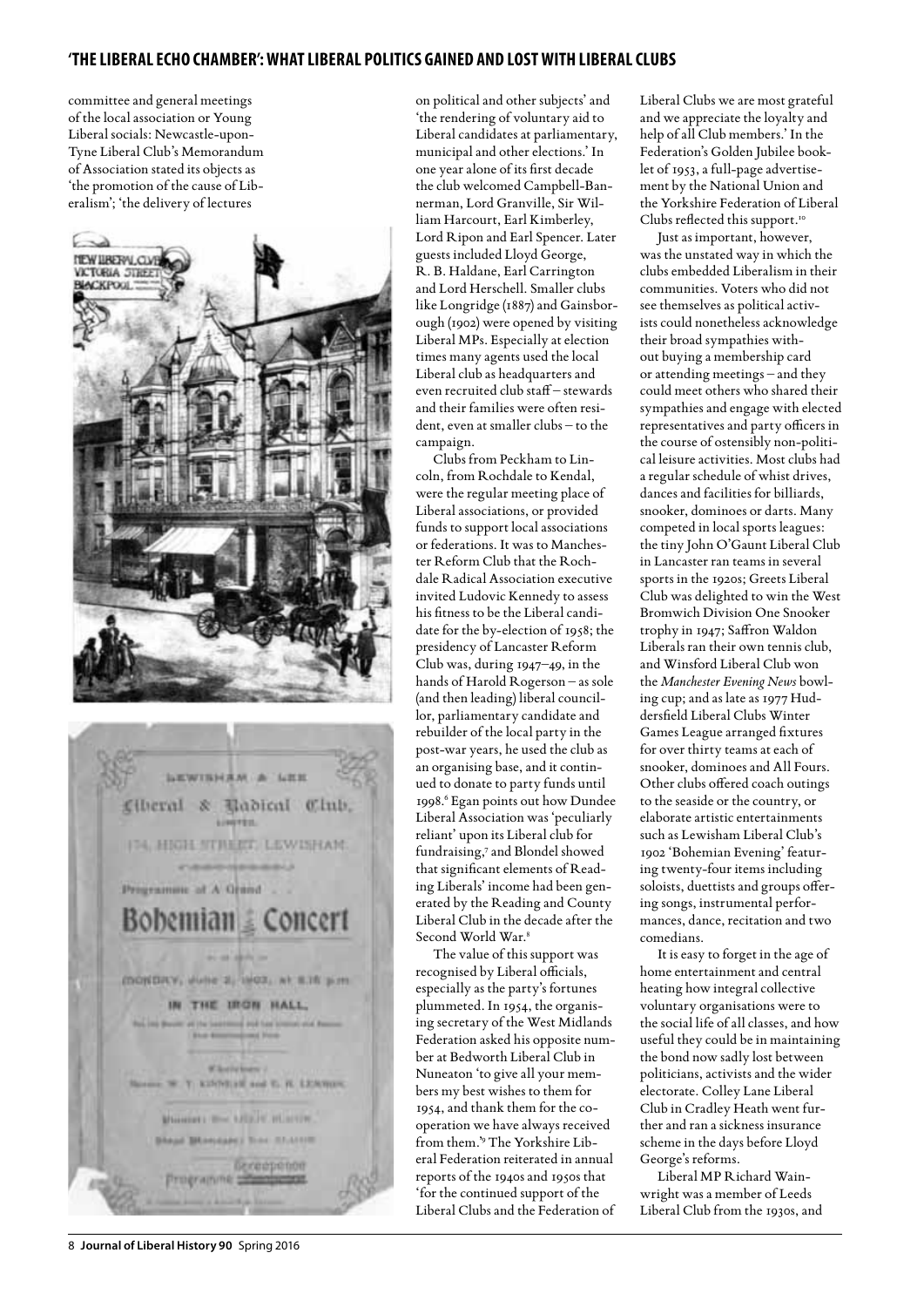used links with the dozen clubs in his constituency of Colne Valley to great effect from the 1950s onwards. He advised his constituency organiser in the run-up to the 1970 election that rather than trying to recruit unwilling patrons of Liberal clubs to the party, 'it is more a question of talking to them, hearing from them what is being said locally, and sorting out who can be relied upon.'11

Though he lost the 1970 election, Wainwright later remembered that 'immediately after the defeat, it was agreed (and carried out) that the Officers visit each Liberal Club in turn, fraternising and running a full-scale monthly public draw with a very wide sale of tickets. That certainly helped morale.'12 Wainwright regained his seat at the next election, and at subsequent elections local Liberal clubs provided up to a third of his campaign costs. He regularly toured the clubs in his constituency on Friday evenings, and the political secretary of the largest of them watched him at work: 'I could take him to Golcar Liberal Club, and he knew most people; and he didn't just stand at the bar talking to his own colleagues. He spoke to everybody in the Club – he went out of his way in some cases to talk to people, and they liked that. Since then I've found politicians – local as well as national – stand in the corner.'13

The high point of these developments was the formation of the National Union of Liberal Clubs in 1913. The NULC linked the hundreds of clubs in the country to each other, and to the Liberal Party nationally because it had guaranteed representation on the Liberal Party Council. Its rules confirmed that their objective and that of their affiliated clubs was 'to carry on, both amongst its members and the general public, propaganda in support of the Liberal Party."<sup>14</sup>

In October 1956 – the month before Jo Grimond took over as party leader – the diary column of *Liberal News* shows that Liberal clubs and Halls hosted party meetings, lectures, socials and dances everywhere from Hyde to Hereford and Yeadon to Yeovil as well as Oxford, Blandford, Torquay, Tavistock, Chippenham, Poole and Sidmouth – and of course at the National Liberal Club in London.<sup>15</sup> At the party's lowest point, Liberal

clubs provided a redoubt for supporters and a physical reminder of the Liberals' glory days. Most of the experience of the twentieth century, however, was to be one of decline in the fortunes, of the clubs and the party, and of their relationship.

#### **1918 onwards: drift and decline**

The interwar years and especially the period after 1945 saw first a distancing in the relationship between the party and many of the Liberal clubs and subsequently the financial collapse of most of the clubs.

In the 1920s and 1930s the great clubs of the cities shrank and drifted from the Liberal Party, itself fragmented by repeated internal conflict: the clubs at Manchester and Newcastle-upon-Tyne abandoned political conditions for membership; the Bristol Liberal Club's political committee did not meet after 1929; and in the 1920s Leeds Liberal Club began to rent out space as offices. The number of temporary members joining Birmingham Liberal Club annually fell from 78 in 1918 to single figures in the 1930s;<sup>16</sup> at Newcastle the same figure went from nearly 700 to barely 100 between 1926 and 1939. Few, if any, new clubs were founded after 1918, and the smaller clubs also experienced difficulties maintaining their political identity. Though with many it was not so well documented as with their more prestigious counterparts until later, there is clear anecdotal evidence of it in the inter-war period. A relative of one official at Port Talbot Liberal Club, for instance, remembers that:

The local employer was a Liberal, so unless you also professed to be a Liberal you had no access to jobs either in the Docks or Tin Works. Consequently the Labour-voting constituents of Sandfields joined the Liberal Club. As a committee member Dai was called on as a representative at certain Liberal party venues and was once quizzed by a newspaper reporter who had seen him at the equivalent Labour party venue only the previous week. Ever the fast talker, Dai manufactured some tale and persuaded the reporter





Above: Burslem Liberal Club, with detail of gable

Left:

Blackpool Liberal Club, 1897 'Bohemian Concert' at the Lewisham and Lee Liberal Club, 1902

to keep quiet about his apparent duplicity. If it had got back to his employers he would certainly have lost his job.<sup>17</sup>

From the earliest stages of the postwar period, Party officials were expressing their disquiet that clubs were no longer fulfilling the useful functions expected of them: in 1945, a meeting of the London Liberal Party Executive agreed that 'all possible information be obtained regarding the status of 'Liberal clubs' in and around London. 'The Battersea Liberal Association Club … and the Ilford Liberal Club … appeared to be typical cases of Clubs being Liberal in name only, being actually social clubs run for profit. The Secretary will conduct investigations and report to the Committee and to the LPO.'18 Similar concerns were raised by the Western Counties Federation Executive in 1947: a resolution was passed appointing a small committee 'to investigate and report on all Liberal Clubs in its area and to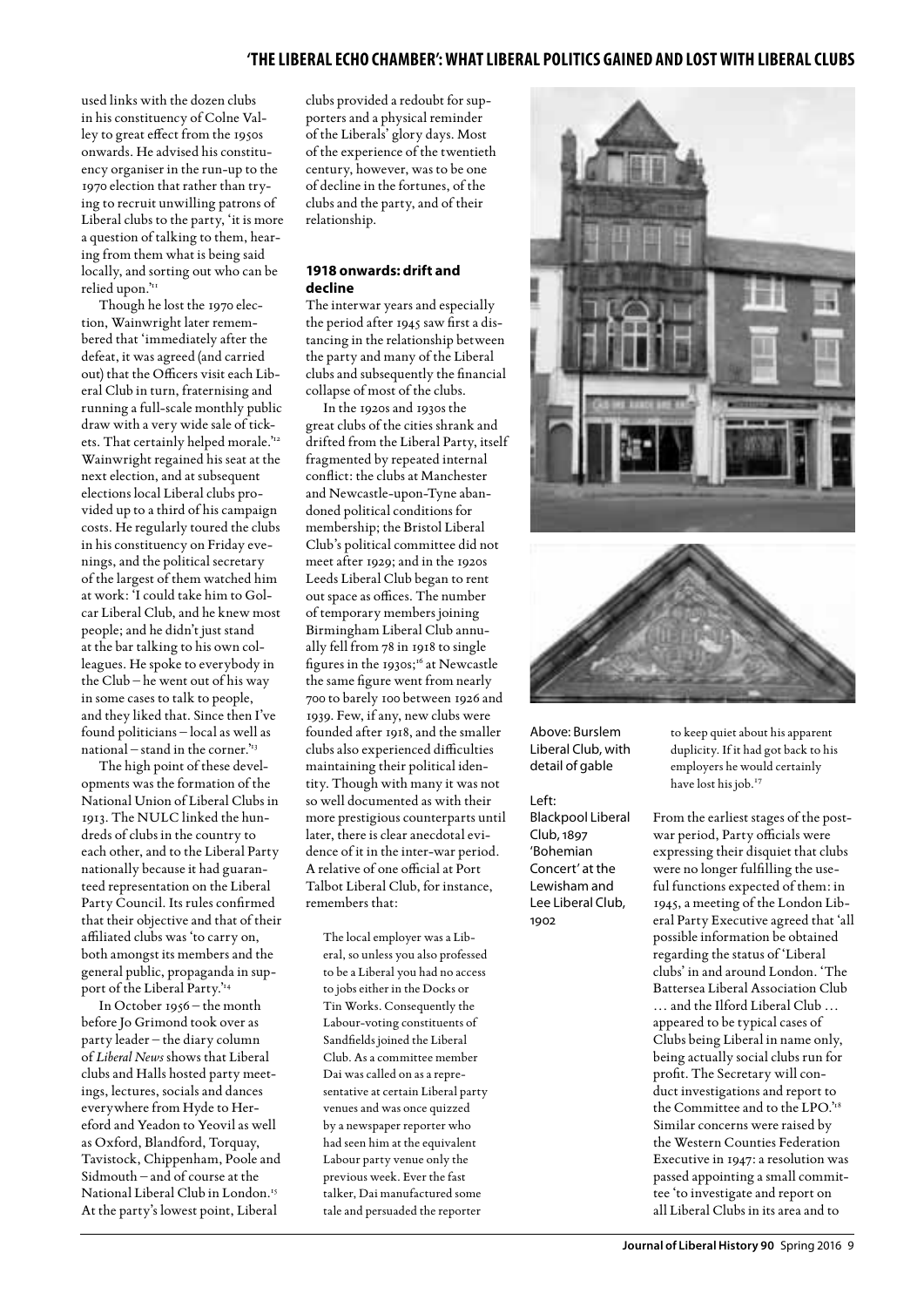



recommend what action should be taken to encourage such Clubs to give more support to the Liberal Party.'<sup>19</sup>

 Truro Liberal Club also closed down following the Second World War – it had been the former meeting place of the local association where 'your Liberalism was taken for granted.' It was also the meeting place of the Trewins, the couple who in 1964 were to welcome

future Truro MP David Penhaligon into the party, but by then meetings were held in private homes or hired rooms.20 In Scotland, the Helensburgh and Gareloch Liberal Club in West Dumbarton was sold to the Red Cross Society in 1948,<sup>21</sup> and the destination of the proceeds of the sale of clubs became a matter of legal contest in Newbury and Leicester in the 1950s.<sup>22</sup> In 1945 and 1947 the Executive of Cambridge

## From top:

Colley Lane Liberal Club, Cradley Heath, about 1906. The members pictured include a warehouseman, a painter, a butcher, a works manager, two engineers and a colliery engineminder, a twine maker, a coal merchant, a schoolteacher, two blacksmiths and four chainmakers

Castleford Liberal Working Men's Club Billiard team in the 1920s

Eastleigh Liberal Club charabanc outing, 1926

County Liberal Association expressed concern that Soham Liberal Hall 'should not be lost to the Liberal Party', and asked their secretary to secure the deeds for the property.<sup>23</sup>

A deteriorating relationship between the clubs and the party had been rightly identified. Even in areas of relatively strong contact between the two, the evidence of increasing distance was unavoidable. The West Midlands Federation kept a contact list of at least twenty-nine Liberal clubs in its area. However, this network was misleading in its scope: a fundraising raffle in 1952 secured a total sum approaching  $f$ , to from seven of the addresses on the list (in cases like the Woodside Liberal Club 'after a struggle'); but most returned all the tickets to Federation Headquarters. Some excused themselves as having already sought contributions from their members for the Liberal Fighting Fund or their own benevolent funds; others claimed to have lost the tickets. Some, like Foleshill Liberal Club in Coventry, were more frank: 'Regret we have been unable to sell any. I am very much afraid that this sort of raffle does not go down well here but we still wish you good luck.'

The clubs were allied to two movements in gradual but seemingly inexorable decline: men's social clubs and the Liberal Party.<sup>24</sup> Some therefore understandably sought to play down their relationship with at least one of those causes to preserve their membership. Witness to this is borne by the membership figures of the clubs, and by the controversies within them. The chairman of Blackheath Liberal Club in the West Midlands (motto 'Unity is Strength') resigned after he found his committee unwilling to expel a member who had expressed Labour sympathies in the bar and suggested the club's window bearing the Liberal Party name be removed. The West Midlands Federation was consulted about both this incident and a second one, in 1953, along with Clement Davies himself, in which the Portobello Liberal Club in Willenhall, Staffordshire had apparently been sold privately to its secretary.<sup>25</sup>

This decline in numbers and party activity in clubs was part of a national picture which saw the National Union's number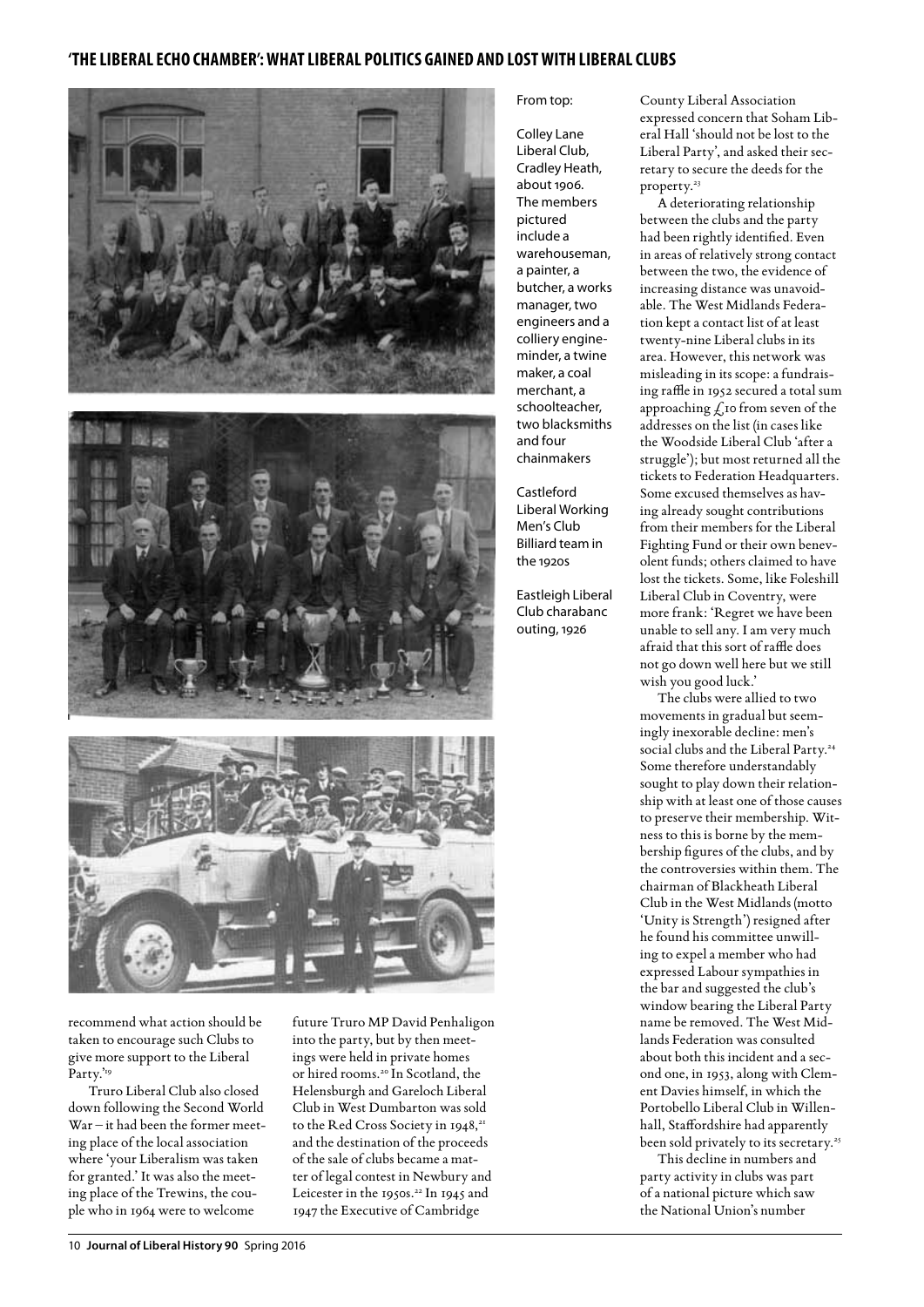of affiliates almost halved from around 400 to just over 200 between 1945 and 1962.26 By 1981 the NULC could not summon 100 delegates to its conference.<sup>27</sup> The 1946 Liberal Party Reconstruction Report recommended the formation of a special committee of enquiry into the position of Liberal clubs, which went on to become a standing committee of the party. The LPO Executive returned to the matter a decade later, and took stock of the situation in a report commissioned from a member of the Liberal Clubs Committee, B. S. White. White's interim report was peppered with health warnings because 'it is quite possible when further information is gathered conclusions might vary; because of the lack of confirmed information it is brief.' The difficulty in gathering data was itself evidence of the awkwardness of the relationship between the clubs and the party; rather than focus upon this, however, White looked for short-term, individual factors, and the optimistic prospects they implied for turning things around. He attributed the concurrent decline in memberships of both clubs and associations to poor communication and to the fact that 'the Liberal Party has not been able to give financial aid as other parties have to their clubs.' White claimed that 'difficulties have arisen chiefly between individuals on both sides more than general hostility. A great deal of this can be overcome *in time* by a personal approach of the *right type* of Federation Officer or representative.'

White pointed to the good work done by many Liberal clubs, especially in the North, West Midlands and Devon & Cornwall, and argued that 'if there had been no Liberal Clubs in some parts of the country there would have been fewer candidates for both Local and General Elections.' He proposed a series of measures to a dozen club secretaries and chairmen: they approved the ideas of joint membership and mutual publicity drives by clubs and associations, and in *Liberal News*; they were uncertain about party money-raising events at Liberal clubs or prize competitions (a Clement Davies Snooker Cup or Jo Grimond Bowls Cup were suggested); they even thought the ambitious idea of opening new Liberal clubs worth discussing. Yet this

was a small and distorted sample: they were by White's admission all known to him, and thus from that minority of club secretaries who valued close relations with the party.28

White proposed closer consultation with the LPO Liberal

Clubs Committee and the National Union of Liberal Clubs (still very supportive of the party), and suggested a conference of all club secretaries and LPO officers. But the writing was on the wall, and nowhere was this better illustrated than in the demise of the most





From top:

Newcastle Liberal Club, Barrack Road, 1930

Greets Green Liberal Club snooker team, winners of West Bromwich Division 1 trophy 1947

Bloxwich Road North Liberal Club, Walsall, around the 1950s

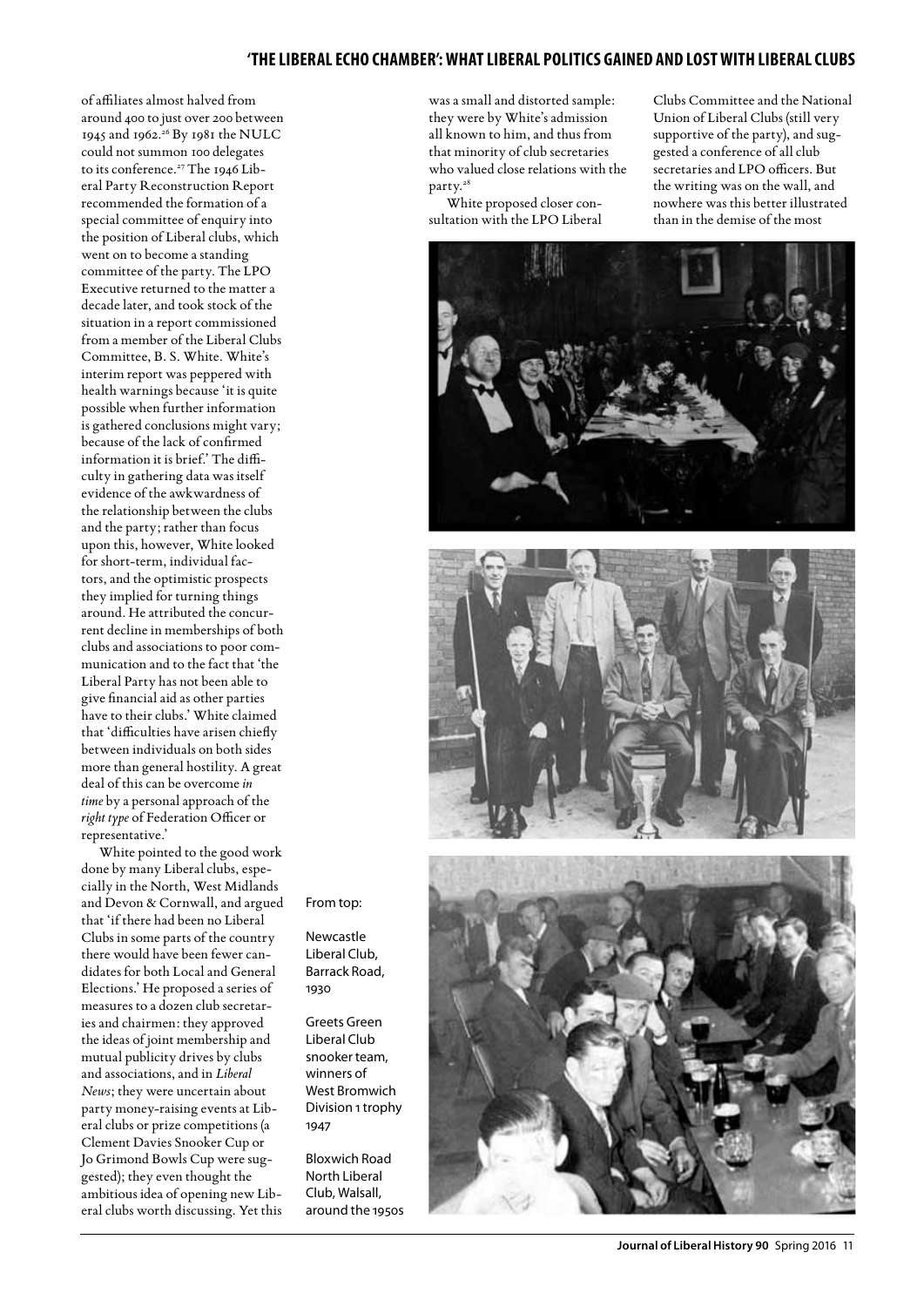







#### 12 **Journal of Liberal History 90** Spring 2016

From top:

Garstang Liberal Club

The Liberal Working Men's Club, Royal Leamington Spa

Yeovil Liberal Club

Greg Mulholland MP celebrates the centenary of Yeadon Liberal Club with Liberal Democrat councillors in 2013

high-profile clubs in major population centres. In each case, declining membership was accompanied by diluting political identity, and ultimately closure.

Manchester Reform Club eventually merged on its hundredth anniversary with the Engineers' Club to form the Manchester Club, which closed in 1987.<sup>29</sup> Likewise in 1967 the Bristol Liberal Club closed its doors after annual reports showing 'concern over membership numbers' and 'many resignations'.30 Birmingham Liberal Club continued only in name, sharing the address, and secretary, of the West Midlands Liberal Federation until in 1957 its name finally disappeared from local trade directories.<sup>31</sup> Leeds Liberal Club had only 178 members by 1941 and was abandoned in 1947<sup>32</sup> and the representatives of other Liberal clubs in Leeds complained in 1954 that they were made to feel unwelcome at the city's federation executive meetings.33 By 1955 Bradford Liberal Club was negotiating its merger with the local Conservative club;<sup>34</sup> Holmfirth in Colne Valley closed in 1961, and Blackpool and Garstang in Lancashire held on until the 1970s and 1980s respectively. As recently as 2013 the Liberal club at Chester closed its doors after 130 years. The Devonshire and Eighty clubs closed in the 1970s and of the longest-established London clubs only the Reform and the National Liberal Club still survive – the former now reassuring visitors to its website that it is 'no longer associated with any particular political party, and now serves a purely social function."<sup>35</sup>

In 1959, a proposal to drop the word 'Liberal' from Newcastle-upon-Tyne Liberal Club provoked 'a very animated discussion,' in which some argued the name was deterring potential new members from joining, but others replied that the building itself 'was well known throughout the country as the Liberal Club [and] was the home of Liberalism.' The name was kept, and the membership kept falling until a meeting of only thirtynine members vacated the premises in 1962, formal AGMs (latterly of two members) being held at the County Hotel until 1970.36

When the Liberals merged with the SDP in 1988, official recognition of the NULC by the party was